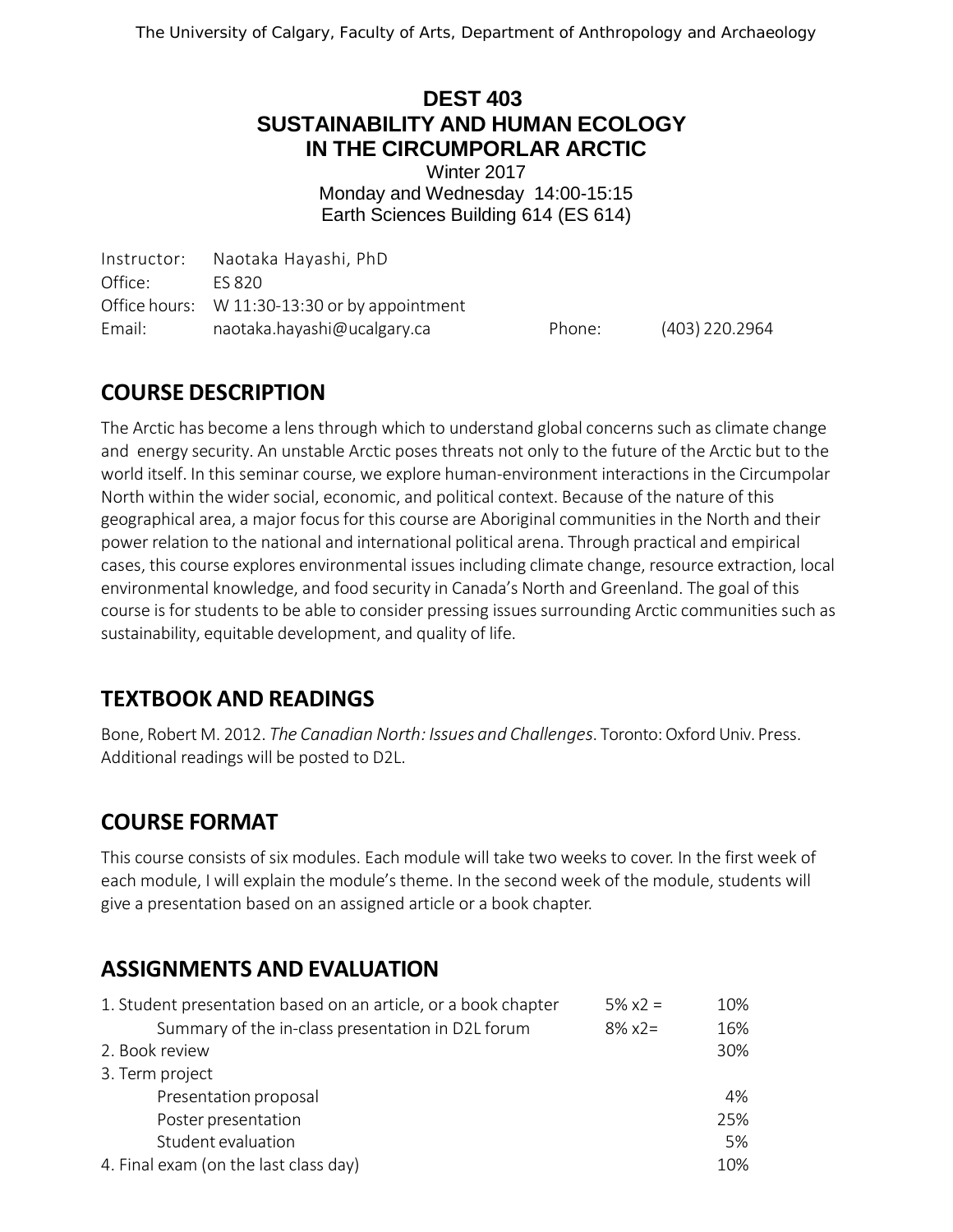Important dates

Mar. 1: Due date for the book review assignment:

Mar. 6: Due date for the presentation proposal:

Mar. 30: Due date for the term project (poster):

Apr. 10: Final exam

#### **COURSE SCHEDULE**

Module 1 Images of the North and northern landscapes Week 1 (Jan. 9 & 11): Lecture Week 2 (Jan. 16 & 18): Student presentation (article or book chapter): 3 x2 presentations

Module 2 Climate change

Week 3 (Jan. 23 & 25): Lecture

Week 4 (Jan. 30 & Feb. 1): Student presentation (article or book chapter): 3 x2 presentations

Module 3 Traditional ecological knowledge (TEK) Week 5 (Feb. 6 & 8): Lecture Week 6 (Feb. 13 & 17): Student presentation (article or book chapter): 3 x2 presentations

Module 4 Resource management (& TEK)

Week 7 (Feb. 27 & Mar. 1): Lecture

Week 8 (Mar. 6 & 8): Student presentation (article or book chapter): 3x2 presentations

Module 5 Food security Week 9 (Mar. 13): Lecture

(Mar. 15): Student presentation (article or book chapter): 3 presentations

Module 6 Miscellaneous

Week 10 (Mar. 20): Lecture on international collaboration in the Arctic (Mar. 22): Video and Lecture on History of Aboriginal peoples in Canada Week 11 (Mar. 27): Student presentation (article or book chapter): 3 presentations

Student poster presentation (term project) Week 11 (Mar. 30): Week 12 (Apr. 3 & 5):

In-classfinal exam Week 13 Apr. 10

Student presentation (article or book chapter)

- Readings will be posted to D2L. Students choose one and decide when they will discuss their reading in the class.
- Presenters are encouraged to consult with the instructor before they present (see above for the office hours).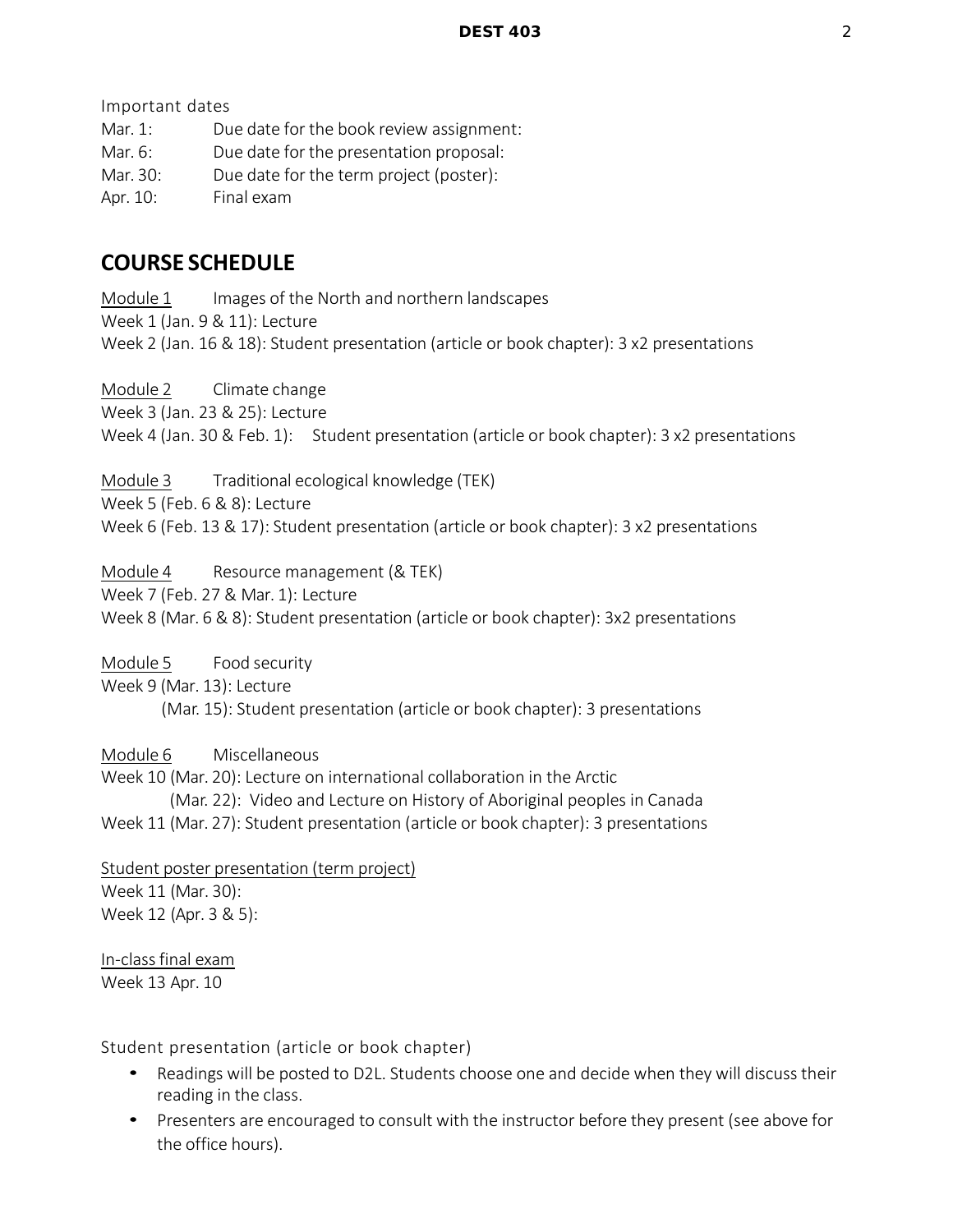- For each reading, the presenter should explain the relevant background information presented in the article, the problems discussed, the central themes/objectives of the chapter, and the author's conclusions. Students are encouraged to refer to two to three related articles.
- Students can use a presentation format of their choice, including handouts, Power Point, etc.
- Presentations should be between  $20^{\circ}25$  minutes, and will be followed by class discussion. Two students will present per class. This means four students will discuss one module theme.
- Before or after their presentation, students will be post a summary of their presentation on D2L. (If you post after your presentation, you must post within a week of your presentation.) Summaries should include: keywords, thesis, summary & supporting evidence, significant quotes, problems & critique, and related articles. ("Useful links" is an option. See D2L.)

#### Book review

- The review must not be more than 2 PAGES TYPED, SINGLE-SPACED, and SINGLE-SIDED in 12 PT FONT. Page margins should be 1 INCH (2.5 cm) wide, and all pages should be numbered
- Students are encouraged to stay within the maximum word and/or page length, or risk a penalty. A bibliography and brief appendix are not included in the length restrictions.
- Title pages should include: the title of the book, course code, student's name, student ID, and date of submission.
- A critical analysis requires an evaluation of the arguments made by the author, and this means you have to read carefully to find out what the author's argument(s) is/are. You may find the argument(s) stated in the book's introduction. The next step is to consider what the author provides in subsequent chapters.
- A well-written book will remind readers of the main arguments as it proceeds. The concluding chapter of the book will summarize the author's own appraisal of the argument(s) and evidence. This does not mean that you can read the introduction and conclusion, and write a good review; you need to demonstrate that you know what each chapter contains, and how it contributes to the main argument(s).
- In addition, a critical assessment requires that you assess the argument(s) and comment on whether you think the book meets the author's stated objective(s). This assessment is not a simple option, but a thoughtful evaluation of how well the author has succeeded in convincing you, the reader, of the value of the argument and the evidence used to support it. Your own conclusions should also say something about what you have learned about the subject, having read the book, and what else you might want to know that was not addressed in the book.
- As you read, it is useful to carry on a "dialogue" with the author, asking yourself if you agree with what is being said, or whether something is missing. You will need to say something about the author's relationship with the subject, and about his/her methods. In some cases, you will have to be a detective to find out what you want to know.
- You must indicate how the issues covered in the book relate to the themes covered in the course.
- Correct spelling is important. Use a dictionary and a computer spelling and grammar checker. Create a draft of your review, and then look at it again a day or so later. When you do a second draft, make sure that the ideas follow coherently from one another. Move text around if you need to. Weed out repetitive words and phrases. Vary the length of sentences.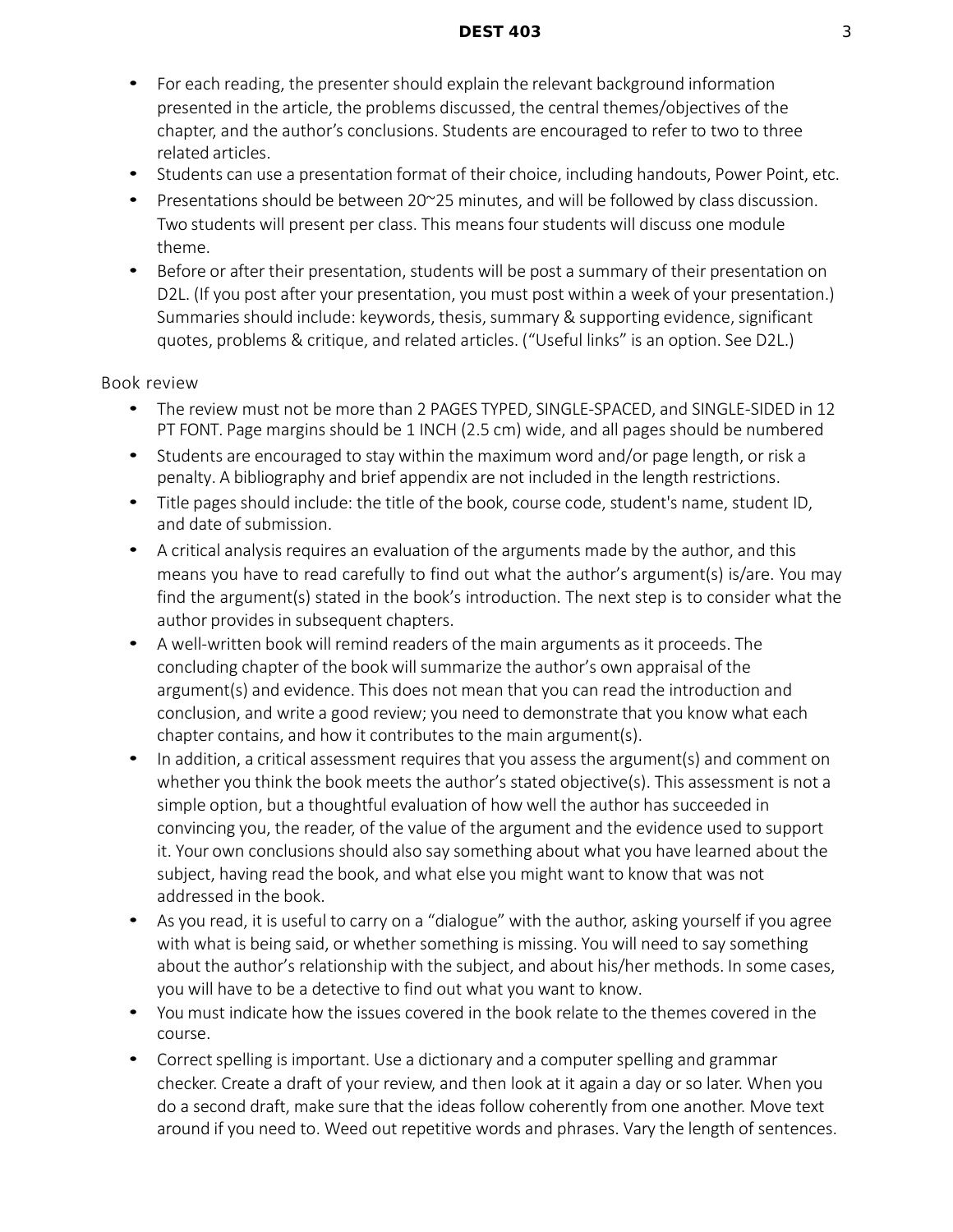Read the review aloud, to see how it "flows". The final product will reflect the care you have put into its creation.

- If you wish, you may use the first person. Use the active voice as much as possible.
- Use a correct referencing format (APA format preferred).

Term project

- Students will explore one theme regarding the Circumpolar North, such as climate change, resource management (e.g., fishing and forestry), resource development (e.g., mining, oil and gas), security, etc.
- The final product will be a poster presentation.
- Students evaluate each other's poster and submit their evaluations to the instructor.

Final exam

• Exam questions will be derived from lecture and the summaries that students post to D2L.

### **GRADING SCHEME**

| A+      | 100–94.9%  |        | 94.8–89.9% | $\mathsf{A}-$ | 89.8–84.9%      |
|---------|------------|--------|------------|---------------|-----------------|
| $B+$    | 848-79.9%  | R.     | 79 8–74 9% | $R_{\pm}$     | 74.8–70.9%      |
| $C_{+}$ | 70.8–66.9% |        | 66.8–62.9% | $C_{\pm}$     | 62.8–58.9%      |
| $D+$    | 58.8–54.9% | $\Box$ | 54.8–49.9% |               | 49.8% and below |

#### Assignments

Students must submit hard copies of assignments. Electronic copies will NOT be accepted. Students must submit assignments in class, at the beginning of the lecture on the day they are due. Late submission will NOT be accepted. DO NOT submit assignments in the department dropbox or my mailbox. I do not accept assignments submitted in the drop box or my mailbox .

Exams

Test re-writes will NOT be offered except for valid and documented medical and family emergencies. Non-academic activities, such as vacation plans and heavy workload are not valid reasons for missing a exam. Course appeals (grades, missed exams) have to be made in writing. Students unable to write an exam must inform the instructor or personnel in the main office (Department of Anthropology and Archaeology, number: 403.220.6516) about theirsituation beforehand, NOT afterwards. A notification after the missed exam will NOT be accepted. A proper documentation must be provided within four (4) business days of the exam. (For instance, if a midterm exam takes place on Friday, documentation must be provided by Thursday of the following week. Makeup/deferred exam will occur within a week after the exam.)

# **EMAIL POLICY**

Please include the word "DEST403" in the title of email message. Please write everything you need in one message. I appreciate concise and appropriate email messages. I will attempt to respond to emails in a timely fashion, that is, within two working days. However, responses may take longer depending on the volume of message I receive. In other words, please don't send an email about an exam an hour before and expect a response. Also, general questions regarding the course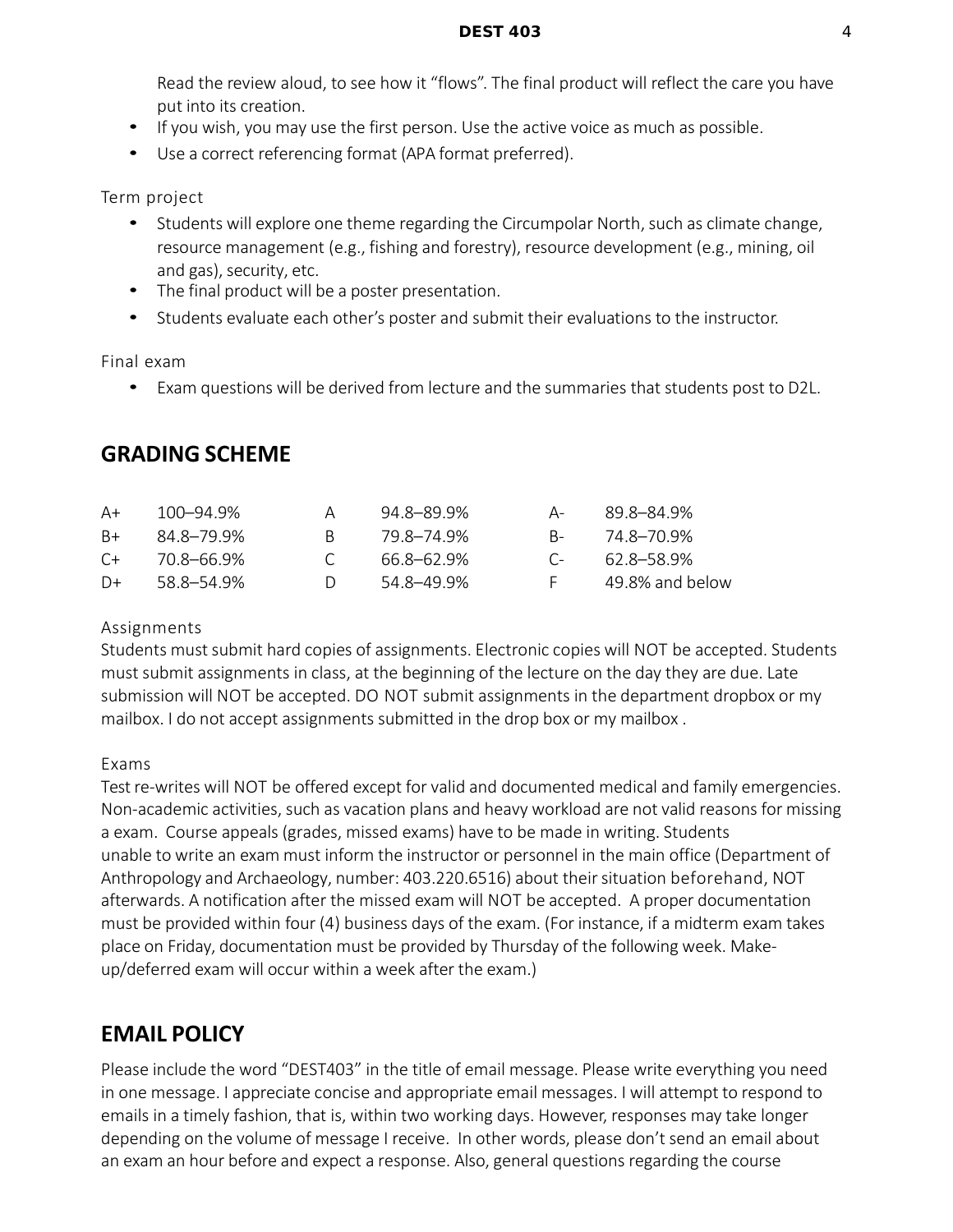outline, exam formats, and so forth can be addressed in the D2L forum; other students are likely to have the same general questions, and can find their answers here.

# **CONDUCT IN THE CLASSROOM**

All cellphones must be turned off during class-time. If you expect to receive a call, sit by a door and leave the room in a non-disruptive manner prior to answering. I encourage note-taking during lecture. I will allow the use of computers for note-taking, so long as this does not interfere with lecture and/or class discussion. Students will be asked to leave the classroom if their use of computers is a distraction to other students or the instructor. Students who misuse their laptops in class will not be allowed to use computers again in class. Please note, not only is this distracting to you, most importantly it is distracting to the students around you (who see everything you are doing) and your instructor.

#### **ACADEMIC ACCOMMODATIONS**

http://www.ucalgary.ca/access/accommodations/policy

Students needing an Accommodation because of a Disability or medical condition should communicate this need to Student Accessibility Services in accordance with the Procedure for Accommodations for Students with Disabilities

Students needing an Accommodation based on a Protected Ground other than Disability, should communicate this need, preferably in writing, to "(Instructor) (Associate Dean) (Department Head) (other designated person)"

### **ACADEMIC INTEGRITY**

Academic integrity is essential to the pursuit of learning and scholarship in a university, and to ensuring that a degree from the University of Calgary is a strong signal of each student's individual academic achievements. As a result, the University treats cases of cheating and plagiarism very seriously. For detailed information on what constitutes academic misconduct, please refer to the following link: http://www.ucalgary.ca/pubs/calendar/current/k-2-1.html

All suspected cases of academic dishonesty will be investigated following procedures outlined in the University Calendar. If you have questions or concerns about what constitutes appropriate academic behavior or appropriate research and citation methods, you are expected to seek out additional information on academic integrity from your instructor or from other institutional resources.

# **TEACHING EVALUATIONS / USRIS (Universal Student Ratings of Instruction)**

At the University of Calgary, feedback provided by students through the Universal Student Ratings of Instruction (USRI) survey provides valuable information to help with evaluating instruction, enhancing learning and teaching, and selecting courses. Your responses make a difference, please participate! Website: http://www.ucalgary.ca/usri/

### **Writing Across the Curriculum:**

Writing skills are not exclusive to English courses and, in fact, should cross all disciplines. The University supports the belief that throughout their University careers, students should be taught how to write well so that when they graduate their writing abilities will be far above the minimal standards required at entrance. Consistent with this belief, students are expected to do a substantial amount of writing in their University